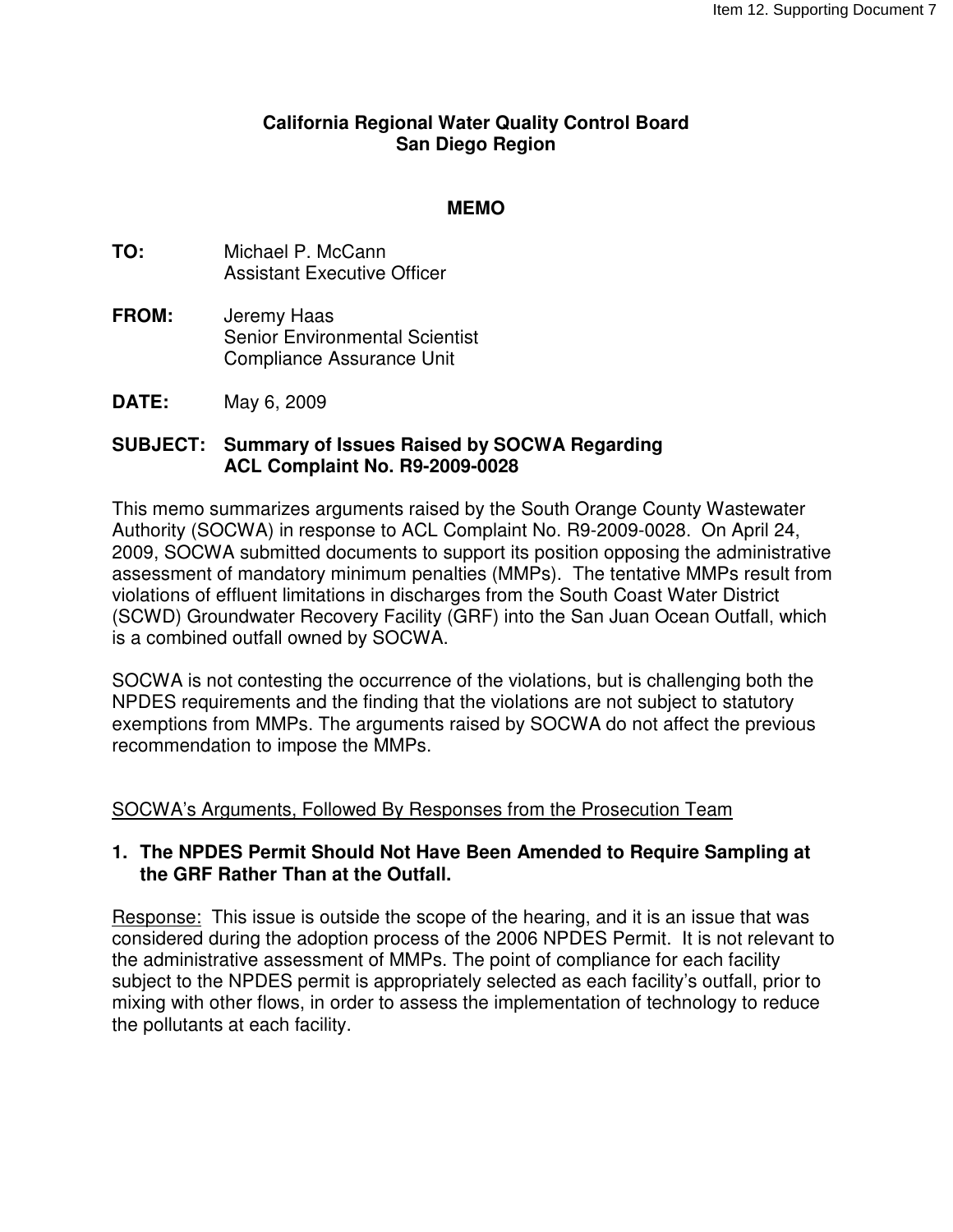# **2. The GRF Brine Effluent Did Not Impact the Outfall.**

Response: MMPs in the ACL Complaint apply to violations of effluent limitations prescribed for the discharge from the GRF, not for discharges from the commingled Ocean Outfall. Separate effluent limitations are prescribed in the NPDES permit for the discharges from the commingled Ocean Outfall.

# **3. Other NPDES Permits Allow Brine Discharges to be Blended at Outfalls.**

Response: This issue is outside the scope of the hearing, and it is an issue that was considered during the adoption process of the 2006 NPDES Permit. It is not relevant to the administrative assessment of MMPs.

#### **4. Other NPDES Permits Have Allowed Other Standards Appropriate for Non-Municipal Discharges.**

Response: This issue is outside the scope of the hearing, and it is an issue that was considered during the adoption process of the 2006 NPDES Permit. It is not relevant to the administrative assessment of MMPs.

## **5. Discharging the Brine Effluent into the Outfall is the Best Option under the Circumstances.**

Response: This is not relevant to the administrative assessment of MMPs. Technology-based NPDES effluent limitations were established for brine discharges from the facility based on Table A of the California Ocean Plan. It is expected that operators of the facility would consider those effluent limitations when evaluating options for the disposal of brine.

## **6. Mandatory Minimum Penalties Should Not Apply to Groundwater Recovery Facilities Given Public Policy Considerations.**

Response: MMPs are required by California Water Code (CWC) section 13385(h) and (i) for specified violations of NPDES permits. There is no statutory exemption for groundwater recovery facilities.